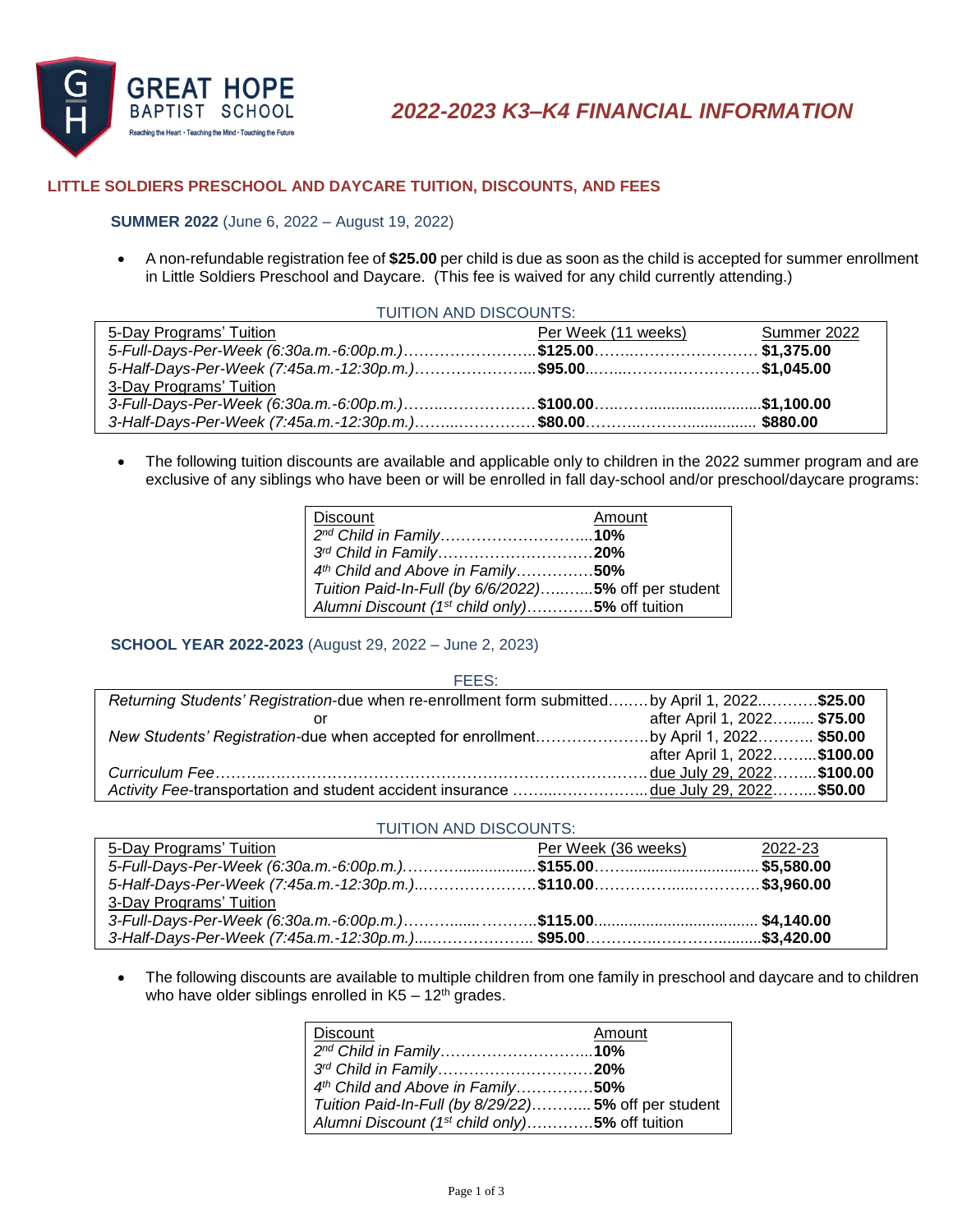# **EXTENDED CARE**

- PURPOSE: To provide extended supervision before and after regular school hours for GHBS K3–K4 students who need to arrive prior to 7:45a.m., or who have not been picked up by 3:30p.m. If a parent is present, a student must immediately leave *Extended Care* and transfer to the parent.
- HOURS: 6:30a.m. 7:45a.m. and 3:30p.m. 6:00p.m. (August 29, 2022 June 2, 2023)
- FINANCES: The charge per hour for late pickup or early drop-off of children not enrolled in the *All-Day Programs* is **\$4.00** per family, billed in quarter-hour increments. When children are not picked up by 6:00p.m., a **\$5.00** fee (in addition to the regular **\$4.00** per hour charge) will be billed for every 15 minutes or part thereof the parent is late.

Late pickup/early drop-off charges are due the  $10<sup>th</sup>$  of the month after receipt of the monthly statement.

- SIBLINGS IN EXTRACURRICULAR ACTIVITIES: Students who have siblings involved in GHBS extracurricular activities (sports practices, home games, yearbook, etc.) will not be charged while in *Extended Care* until the extracurricular activity ends. At this point, the siblings involved in extracurricular activities will be sent to *Extended Care* and normal charges will apply.
- HOLIDAYS: *Extended Care* is provided only when GHBS is in session and is not available on certain days that will be announced.
- SIGN OUT: Students will be signed-in when they arrive in *Extended Care* and be signed-out when they leave. Advance, written notification must be given to the school office if someone other than a parent will be picking up a student.

## **GENERAL INFORMATION**

- All Registration, Curriculum, Activity, and Graduation Fees are per student and nonrefundable. They may be paid by cash, check, money order, bank check or credit card by July 29, 2022, or combined with the first automatic Tuition payment on August 10, 2022.
- All Tuition may either be paid (1) in-full, in advance by cash, check, bank check, or credit card; or (2) by automatic monthly payments debited from a checking or savings account or charged to a credit card.
- Miscellaneous charges (other than Tuition, Registration, Curriculum, and Activity Fees) listed on the statement from the previous month must be paid by the 10<sup>th</sup> of each following month by cash, check, money order, cashier's check, or credit card; or, they may be included with the monthly, automatic Tuition-payment debits or credit card charges.
- Any unpaid balance remaining on an account at the end of the automatic monthly tuition payment schedule will be charged/debited to the automatic monthly payment method on file on the 10<sup>th</sup> of the month following the last automatic monthly tuition payment.
- Summer Preschool and Daycare Tuition paid by monthly payments begins with the first payment due on June 10, 2022, and the last on July 10, 2022 (2 payments). Summer program tuition will be charged based on the number of weeks attended out of 11 weeks. Summer program tuition cannot be adjusted for a week(s) missed for vacation, sickness, inclement weather, etc. One to three days attended in a week will be billed as a *3-Day Program*, and four or five days attended in a week as a *5-Day Program*.
- Fall Preschool and Daycare Tuition paid by monthly payments begins with the first payment due on August 10, 2022, and the last on May 10, 2023. Tuition will be charged based on the number of weeks attended for those enrolling after August 29, 2022; therefore, the monthly installment amount for a child beginning after the first week of the fall session may be different than the amount listed above. Fall Session tuition cannot be adjusted for weeks missed for vacation, sickness, inclement weather, etc. One to three days attended in a week will be billed as a *3-Day Program*, and four or five days attended during a week will be charged as a *5-Day Program*.
- When applying discounts, each family's child in the highest grade is considered the first child.